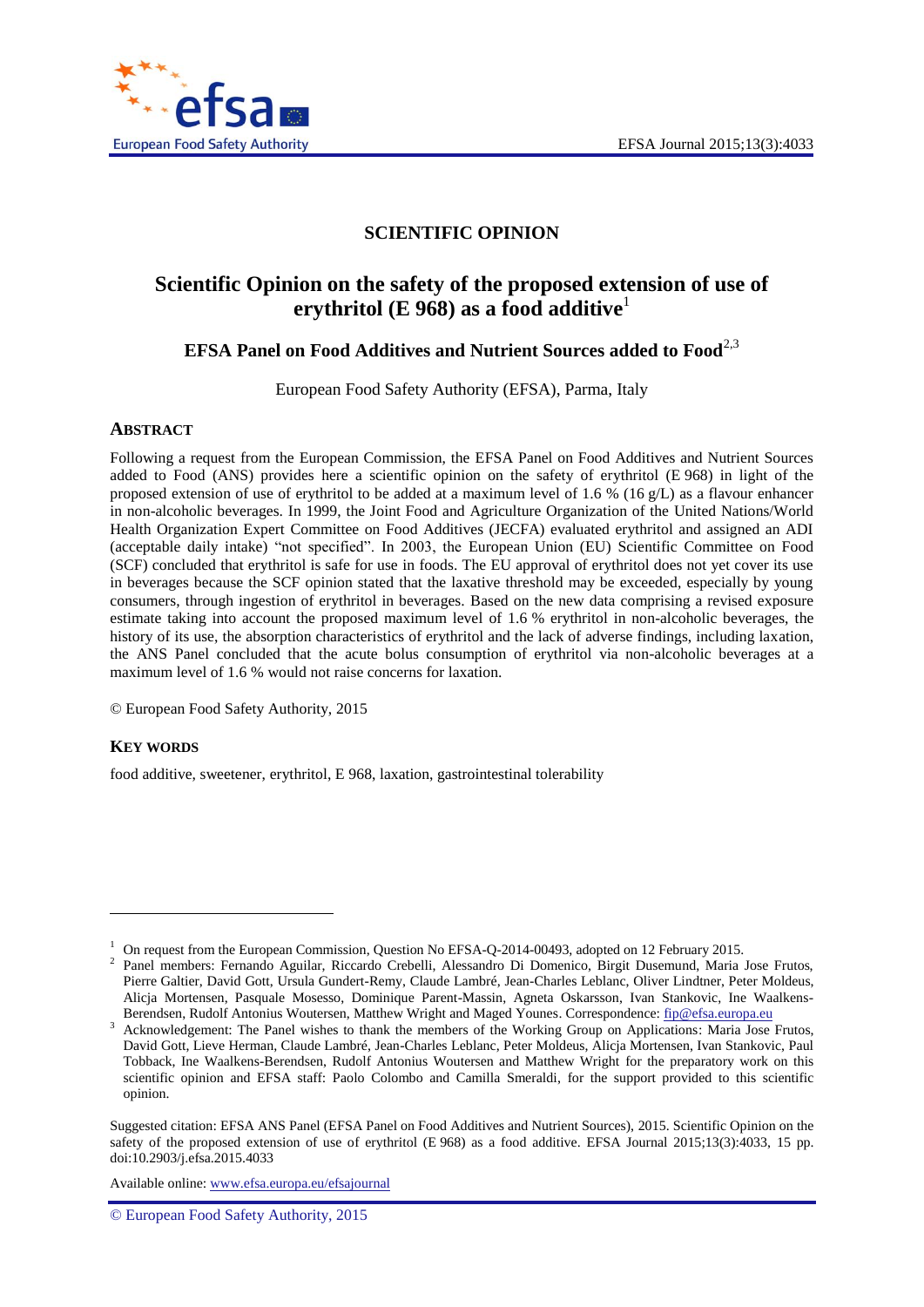

#### <span id="page-1-0"></span>**SUMMARY**

Following a request from the European Commission, the EFSA Panel on Food Additives and Nutrient Sources added to Food (ANS) provides here a scientific opinion on the safety of erythritol (E 968) in the light of the proposed extension of use of erythritol to be added at a maximum level of 1.6 % (16 g/L) as a flavour enhancer in non-alcoholic beverages. Erythritol (E 968) is a four-carbon polyol that is well tolerated and currently an authorised food additive in the European Union (EU) under Annex II of Regulation (EC) 1333/2008, belonging to groups I and IV (polyols) of food additives. Erythritol (E 968) may be used in several food categories at *quantum satis*. However, group I is used only for non-sweetening purposes, and group IV is used either as a sweetener, only in energy-reduced products or those with no added sugar, or for purposes other than sweetening. In 1999, the Joint Food and Agriculture Organization of the United Nations/World Health Organization Expert Committee on Food Additives (JECFA) evaluated erythritol and assigned an ADI (acceptable daily intake) "not specified".

In 2003, the EU Scientific Committee on Food (SCF) concluded that erythritol is safe for use in foods. The EU approval of erythritol does not yet cover its use in beverages, because the SCF opinion stated that the laxative threshold may be exceeded, especially by young consumers and through ingestion of erythritol in beverages.

In order to resolve this issue, the petitioner conducted a double-blind, randomised, controlled gastrointestinal tolerance study in 128 young children aged 4–6 years, utilising a cross-over design versus placebo with three doses of erythritol (5, 15 and 25 g). The study, which lasted 27 months, was specifically designed to assess gastrointestinal tolerance in comparison with an isosweet control sweetened with saccharose and maltodextrin. At the highest dose of 25 g a greater incidence of diarrhoea and/or significant gastrointestinal symptoms was observed following consumption of the erythritol-sweetened beverage than in the controls. The Panel noted that the results of that study demonstrated that ingestion of 15 g of erythritol in a beverage consumed by children aged 4–6 years on a single occasion with a maximum duration of 15 minutes was considered as the NOAEL (no observed adverse effect level) for laxation in these young children, corresponding to 0.71 g/kg bw (body weight).

In 2010, the ANS Panel of EFSA noted that erythritol intake resulting from an incorporation rate of 2.5 % in beverages (i.e. 0.59 g/kg bw at the 97.5<sup>th</sup> percentile) is below the NOAEL for laxative effects (i.e. 0.71 g/kg bw) and that the margin of safety (MoS) between this NOAEL and the estimated daily intake of erythritol resulting from an incorporation rate of 2.5 % in beverages (0.59 g/kg bw) is 1.24 (EFSA ANS Panel, 2010). The Panel concluded that this MoS is too low to ensure that children are adequately protected, taking into account the fact that erythritol is also used in other food categories.

In February 2013, the EFSA ANS Panel adopted a scientific opinion (EFSA ANS Panel, 2013) on a refined dietary exposure assessment of erythritol, taking into account the additional data provided by the petitioner. The Panel concluded that, based on the new data provided on usage levels of erythritol in foods and on the basis of the extension of the authorisation for the use of erythritol in soft drinks at a usage level of 2.5 %, the MoS of 1.54 is too low to protect children (3–9 years of age) adequately.

In May 2014, the Health and Consumers Directorate-General (DG SANCO) received an addendum to an application from the industry requesting authorisation for the use of erythritol as a flavour enhancer in beverages, food category "14.1.4 Flavoured drinks", at a maximum usage level of 1.6 %, leading to a total intake from all foods and beverages at the  $95<sup>th</sup>$  percentile of 0.30 g/kg bw.

The applicant has provided a revised exposure estimate taking into account the proposed maximum usage level of 1.6 % erythritol as a flavour enhancer in beverages, food category "14.1.4 Flavoured drinks", additional information regarding the history of use of the food additive in beverages, and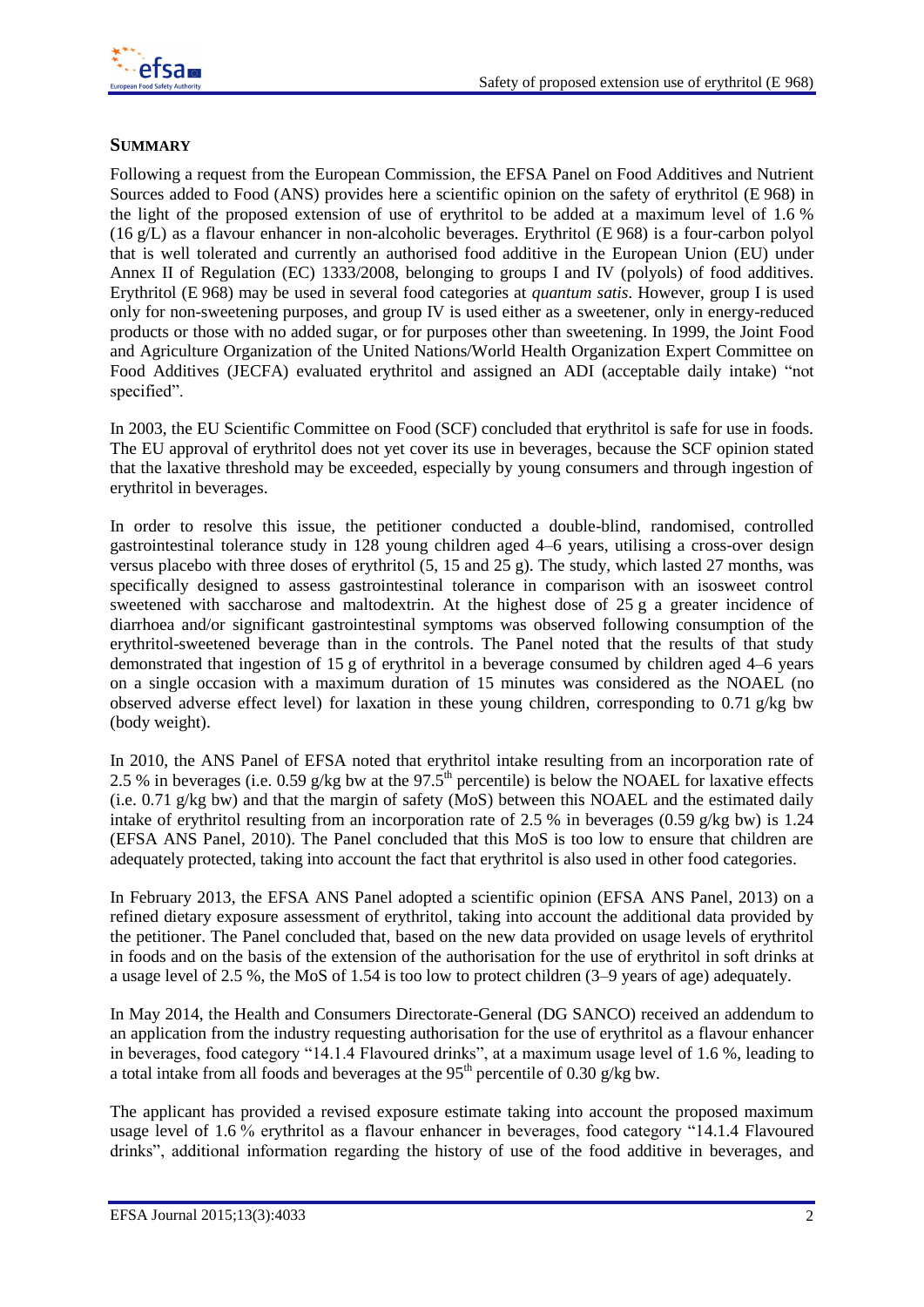additional data on the absorption characteristics and the lack of any adverse findings, including laxation, following exposure to erythritol.

An analysis of the erythritol safety database including the applicant's children's tolerance study supports two factors that impact the safety assessment of erythritol. Firstly, tolerance studies in both adults and children indicated that age has no impact on sensitivity. Studies in adults and children show that the NOAEL for laxation is similar at levels of 0.78 and 0.71 g/kg bw, respectively. The fact that there are no differences in sensitivity suggests that erythritol is handled (absorption and excretion) in an almost identical manner in adults and children following oral administration. Toxicokinetic studies showed that erythritol is rapidly absorbed, with plasma erythritol levels peaking within one to twohour with the majority of an oral dose (80 to 90 %) being eliminated in the urine within 24-hour. Furthermore, it appeared that the rate of erythritol absorption is more rapid than the rate of plasma clearance. Dose–response studies further indicated that there are no impacts on the levels of absorption at concentrations greater than those requested within the current application. The fact that the majority of an orally administered dose of erythritol is rapidly absorbed indicates that large bolus dosages are more likely to impact on laxation than smaller cumulative doses.

Based on the present application with a maximum proposed level of 1.6 % erythritol as a flavour enhancer in non-alcoholic beverages and on the new available exposure model for acute consumption, a new assessment was performed. In comparison with previous statements, data from the new application combined with an acute consumption scenario in the most relevant population group (children) resulted in a bolus intake (0.6 g/kg bw) lower than the NOAEL for laxation of 0.71 g/kg bw. The Panel noted that using this model at the previous proposed level of 2.5 % would result in a bolus intake (0.94 g/kg bw) greater than the NOAEL for laxation.

The Panel also noted that reducing the use of erythritol in beverages from 2.5 % to a maximum of 1.6 % decreased the total intake from all foods and beverages at the  $95<sup>th</sup>$  percentile from 0.46 g/kg bw to 0.30 g/kg bw. Considering the same NOAEL, the MoS increased from 1.54 at a usage level of 2.5 % to 2.4 at the proposed usage level of 1.6 % in non-alcoholic beverages.

The Panel concluded that, based on the new data comprising a revised exposure estimate and taking into account the proposed maximum level of 1.6 % erythritol in non-alcoholic beverages, the history of its use, the absorption characteristics of erythritol and the lack of adverse findings, including laxation, the acute bolus consumption of erythritol via non-alcoholic beverages at a maximum level of 1.6 % would not raise concerns for laxation.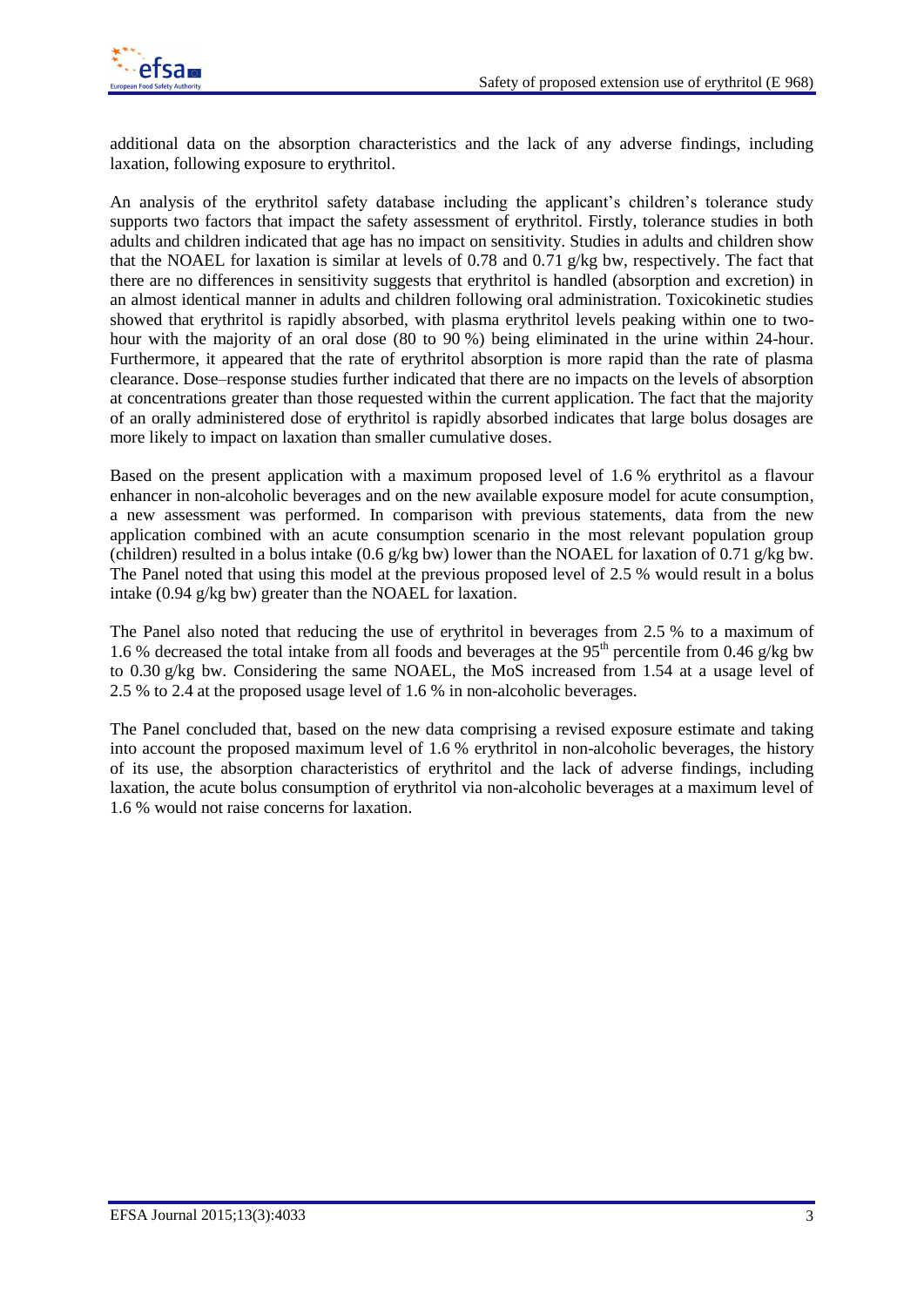

# TABLE OF CONTENTS

| $\mathbf{1}$ |  |
|--------------|--|
| 1.1.         |  |
|              |  |
|              |  |
| 1.2.         |  |
| 1.3.         |  |
| 2.           |  |
| 2.1          |  |
|              |  |
| 2.1.2.       |  |
| 2.1.3.       |  |
|              |  |
| 2.2.         |  |
| 3.           |  |
| 4.           |  |
|              |  |
|              |  |
|              |  |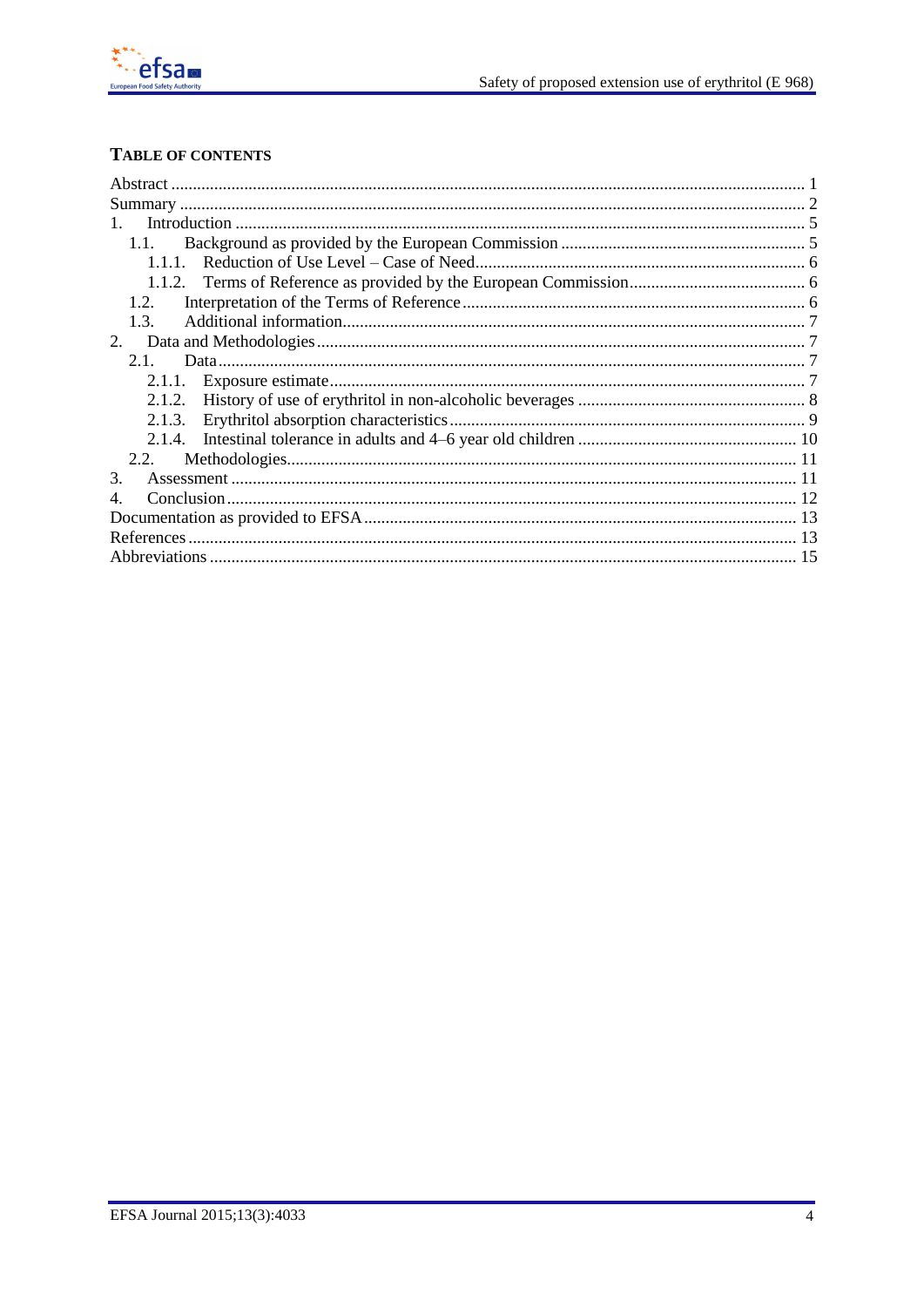

### <span id="page-4-0"></span>**1.** Introduction

#### <span id="page-4-1"></span>**1.1. Background as provided by the European Commission** 24

The use of food additives is regulated under the European Parliament and Council Regulation (EC) No 25 1333/2008<sup>4</sup> on food additives. Only food additives that are included in the Union list, in particular in Annex II to that regulation, may be placed on the market and used in foods under the conditions of use specified therein.

Erythritol (E 968) is a four-carbon polyol that is well-tolerated and currently an authorised food additive in the European Union under Annex II of Regulation (EC) 1333/2008, belonging to groups I and IV (Polyols) of food additives. Erythritol (E 968) may be used in several food categories at Quantum Satis, however, at group I only for non-sweetening purposes and at group IV either as a sweetener, in only energy-reduced products or with no added sugar, or for purposes other than sweetening.

In July 2009, the Health and Consumers Directorate-General (DG SANCO) received an application from the industry to approve the use of erythritol in beverage products at a maximum use level of 2.5 % for non-sweetening purposes. Clinical research as reported in the application demonstrated that 37 acute intake of erythritol from such use in beverages is well tolerated, including the potentially highest intake group of young children (4–6 years old).

In June 2010, the European Food Safety Authority (EFSA) Panel on Food Additives and Nutrient Sources added to Food (ANS) adopted a scientific opinion (EFSA, 2010) in relation to the safety of erythritol in light of that data, including a new paediatric study on the gastrointestinal (GI) tolerability 42 of erythritol in flavoured drinks at a maximum use level of 2.5 % for non-sweetening purposes. 43

The Panel noted that erythritol intake resulting from an incorporation rate of 2.5 % in beverages (i.e. 0.59 g/kg bw at the 97.5<sup>th</sup> percentile) is below the No Observed Adverse Effect Level (NOAEL) for laxative effects (i.e.  $0.71 \text{ g/kg}$  bw/day) and that the margin of safety (MoS) between this NOAEL and the estimated daily intake of erythritol resulting from an incorporation rate of 2.5 % in beverages  $(0.59 \text{ g/kg}$  bw) is 1.24. The Panel concluded that this MoS is too low to ensure that children are adequately protected taking into account the fact that erythritol is also used in other food categories. 49 The Panel also concluded that there is a safety concern with respect to gastro-intestinal (GI) tolerability for the use of erythritol in beverages at a maximum use level of 2.5 % for non-sweetening 51 purposes.

In March 2012, DG SANCO received an addendum to an application from the industry, including some additional data, with the aim to extend the authorisation of use of erythritol as a flavour enhancer in beverage products at a maximum use level of  $2.5\%$ .

In March 2013, the EFSA ANS Panel adopted a scientific opinion (EFSA, 2013) on a refined dietary exposure assessment of erythritol taking into account the additional data provided. The Panel concluded that based on the new data provided on use levels of erythritol in foods and on the basis of the extension of the authorisation for the use of erythritol to soft drinks at a use level of 2.5 %, the MoS of 1.54 is too low to protect children  $(3-9 \text{ years})$  adequately.

In May 2014, DG SANCO received an addendum to an application from the industry requesting the authorisation of use of erythritol as a flavour enhancer in beverages, food category "14.1.4 Flavoured drinks", at a maximum use level of  $1.6\%$ .

l

<sup>4</sup> Regulation (EC) No 1333/2008 of the European Parliament and of the Council of 16 December 2008 on food additives. OJ L 354, 31.12.2008, p. 16–33.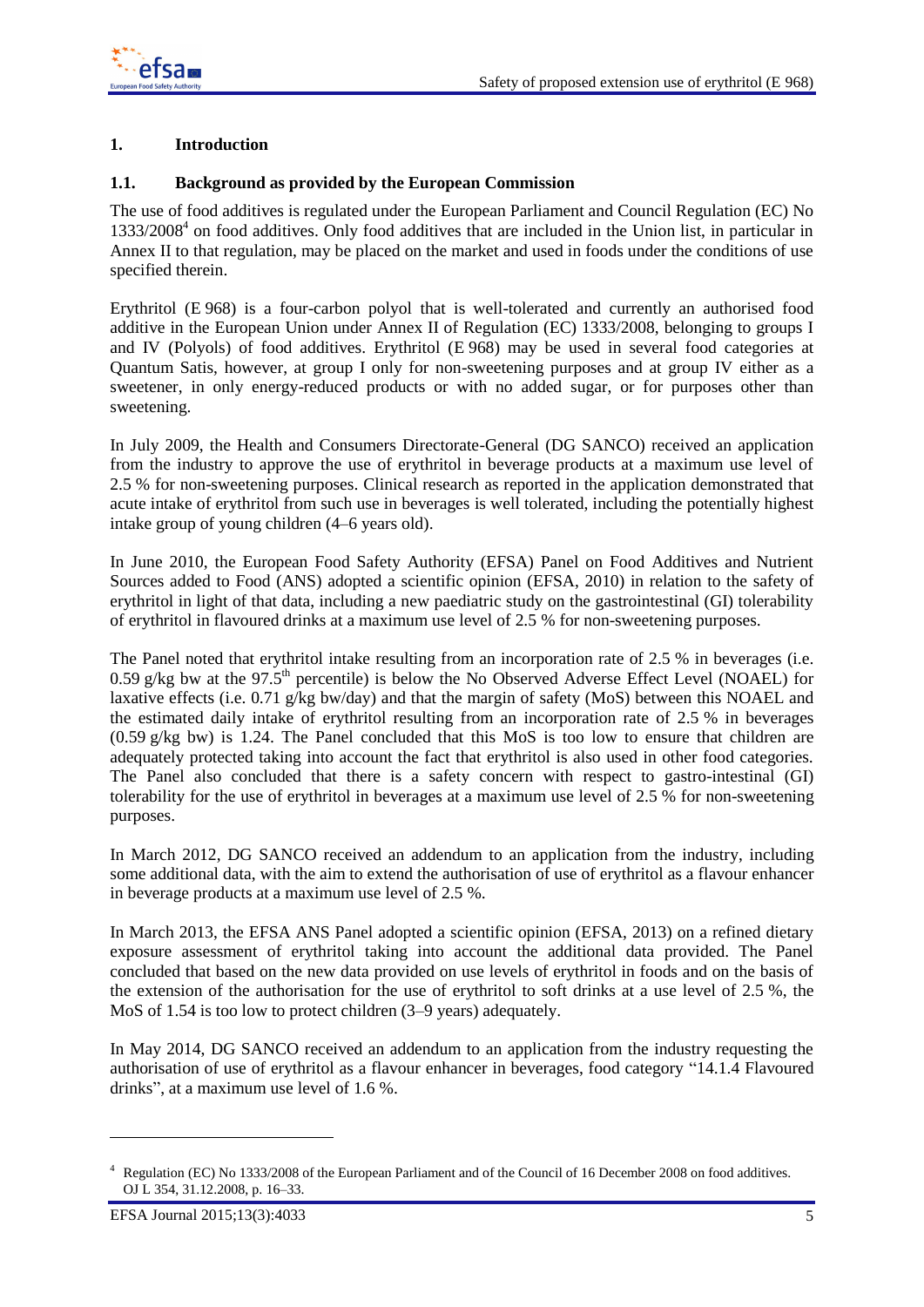## <span id="page-5-0"></span>**1.1.1. Reduction of Use Level – Case of Need**

In order to manage the risk for osmotically-induced laxation by low digestible carbohydrates such as erythritol, according to the ANS Panel of EFSA requires that the exposure at the  $95<sup>th</sup>$  percentile should not exceed the NOAEL for laxation established in the most sensitive population under the most severe conditions of use. In previous submissions the applicant has followed this approach that justified a maximum level of 2.5 %. The ANS Panel, however, concluded that children  $(3-9)$  years of age) are not adequately protected at this use level (EFSA ANS Panel, 2013).

Aiming to address the concerns of EFSA (EFSA ANS Panel, 2013), the applicant has revised the maximum use levels by reducing it from 2.5 % to 1.6 % and considered the implications of such a reduction. The key functionality for using erythritol in beverages is because it is capable – at low levels – to act as a flavour enhancer by improving mouth feel and sweet taste quality (correcting taste deficiencies associated with the use of high intensity sweeteners) such that these low/no calorie drinks taste similar to full-sugar drinks. The benefit for consumers would thus be the availability of better- 76 tasting, energy-reduced drinks or drinks without added sugars, potentially beneficial to consumer's 77 health (because a reduced intake of sugars has been associated with a reduced risk of obesity, diabetes and tooth decay).

### <span id="page-5-1"></span>**1.1.2. Terms of Reference as provided by the European Commission**

The European Commission asks the European Food Safety Authority to provide a scientific opinion on the safety of the proposed extension of use of erythritol  $(E 968)$  as a food additive (flavour enhancer) in the food category "14.1.4 Flavoured drinks" in accordance with Regulation (EC) No 1331/2008<sup>5</sup> establishing a common authorisation procedure for food additives, food enzymes and food flavourings.

The food additive (E 968, flavour enhancer) is to be added at maximum level of 1.6 % (16 g/L) in the products of food category "14.1.4 Flavoured drinks" of Annex II to Regulation (EC) No 1333/2008 on 86 food additives.

### <span id="page-5-2"></span>**1.2. Interpretation of the Terms of Reference**

The Panel considered that the Terms of reference can be answered by evaluation of the laxation potential of erythritol in adults and children using the following information: 90

- Exposure estimate
- History of use of erythritol in non-alcoholic beverages 92
- Erythritol absorption characteristics 93
- Intestinal tolerance of erythritol in adults and children

l

<sup>5</sup> Regulation (EC) No 1331/2008 of the European Parliament and of the Council of 16 December 2008 establishing a common authorisation procedure for food additives, food enzymes and flavourings. OJ L 354, 31.12.2008, p. 1–6.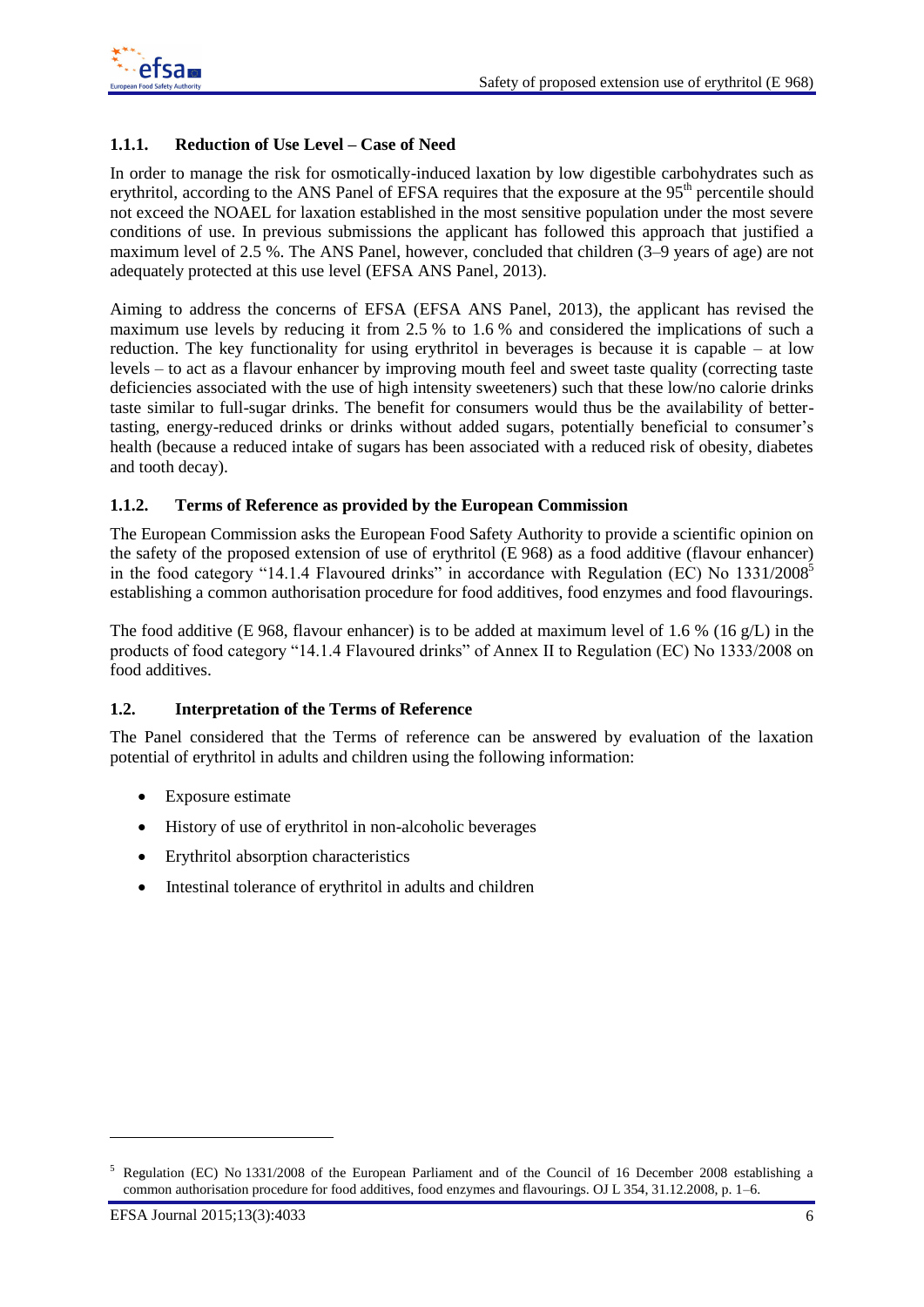

### <span id="page-6-0"></span>**1.3. Additional information** 96

The Joint Food and Agriculture Organization of the United Nations/World Health Organization (FAO/WHO) Expert Committee on Food Additives (JECFA) reviewed the acceptability of erythritol 98 for human consumption in 1999 and assigned an ADI (acceptable daily intake) "not specified" (WHO, 2000). In 2003, the Scientific Committee on Food (SCF) issued an opinion on erythritol following a 100 request by several applicants for the use of erythritol in non-alcoholic beverages up to an inclusion rate of 3.5 %. The conclusion reached by the SCF was that erythritol is safe for use as a food additive. In line with earlier opinions on other polyols, the SCF did not consider it appropriate to set a numerical ADI for erythritol.

The SCF further concluded that in adults the bolus NOAEL for laxation when consumed in a beverage is 0.5 g/kg bw. When consumption is spread over the day from various foods and beverages, the NOAEL for laxation is  $1 \frac{\varrho}{\text{kg}}$  bw (SCF, 2003).

In 2010, the European Food Safety Authority (EFSA) Panel on Food Additives and Nutrient Sources added to Food (ANS Panel) concluded that in children aged 4–6 years the bolus no observed adverse effect level (NOAEL) for laxation when consumed in a drink is 0.71  $g/kg$  bw. The maximum erythritol daily intake  $(97.5<sup>th</sup>$  percentile beverage consumption level) in children four to six years of age is estimated to be 11.6 g/person (0.59 g/kg bw based on a proposed level of 2.5 % in soft drinks) (EFSA ANS Panel, 2010). The ANS Panel concluded that the margin of safety (MoS) between the NOAEL of 0.71 g/kg bw and 0.59 g/kg bw of 1.24 was too low to ensure that children are adequately protected.

In 2013, the Panel considered a refined exposure assessment of children aged 4–6 years, again based on a level of 2.5 % in soft drinks. The total daily intake of up to 0.46 g/kg bw from drinks and all other foods at their maximum usage levels resulted in an increased MoS of 1.54, which was considered by the Panel to be too low to protect children adequately.

### <span id="page-6-1"></span>**2. Data and Methodologies** 11992 **11992**

### <span id="page-6-2"></span>**2.1. Data**

The applicant has provided a revised exposure estimate taking into account the proposed maximum usage level of 1.6 % erythritol (instead of the previous usage level of  $2.5\%$ ) as a flavour enhancer in beverages, food category "14.1.4 Flavoured drinks", additional information regarding the history of use of the food additive in beverages, additional data on the absorption characteristics of erythritol and 124 the lack of any adverse findings, including laxation, following exposure to erythritol and a scientific explanation why such effects have not been become evident in the European Union (EU).

### <span id="page-6-3"></span>**2.1.1. Exposure estimate**

In the previous application provided by the petitioner  $(2012)$ , the approach for estimating erythritol exposure from all current and proposed food uses in children in the UK was calculated using the following conservative elements: 1300 and 1300 and 1300 and 1300 and 1300 and 1300 and 1300 and 1300 and 1300 and 1300 and 1300 and 1300 and 1300 and 1300 and 1300 and 1300 and 1300 and 1300 and 1300 and 1300 and 1300 and

- The maximum usage level of erythritol was used in the food categories identified as being potential sources of erythritol.
- It was assumed that all foods of which the food industry was aware that could contain significant amounts of erythritol were considered in the assessment.
- Regular foods were included in the category, as it was not possible to reliably include only low-calorie foods from the United Kingdom's National Diet and Nutrition Survey (UK NDNS, 2008-11) food codes (e.g. confectionery, biscuits/cookies; apart from table top sweeteners, sugar-free chewing gum and low-calorie beverages, where these could specifically be identified).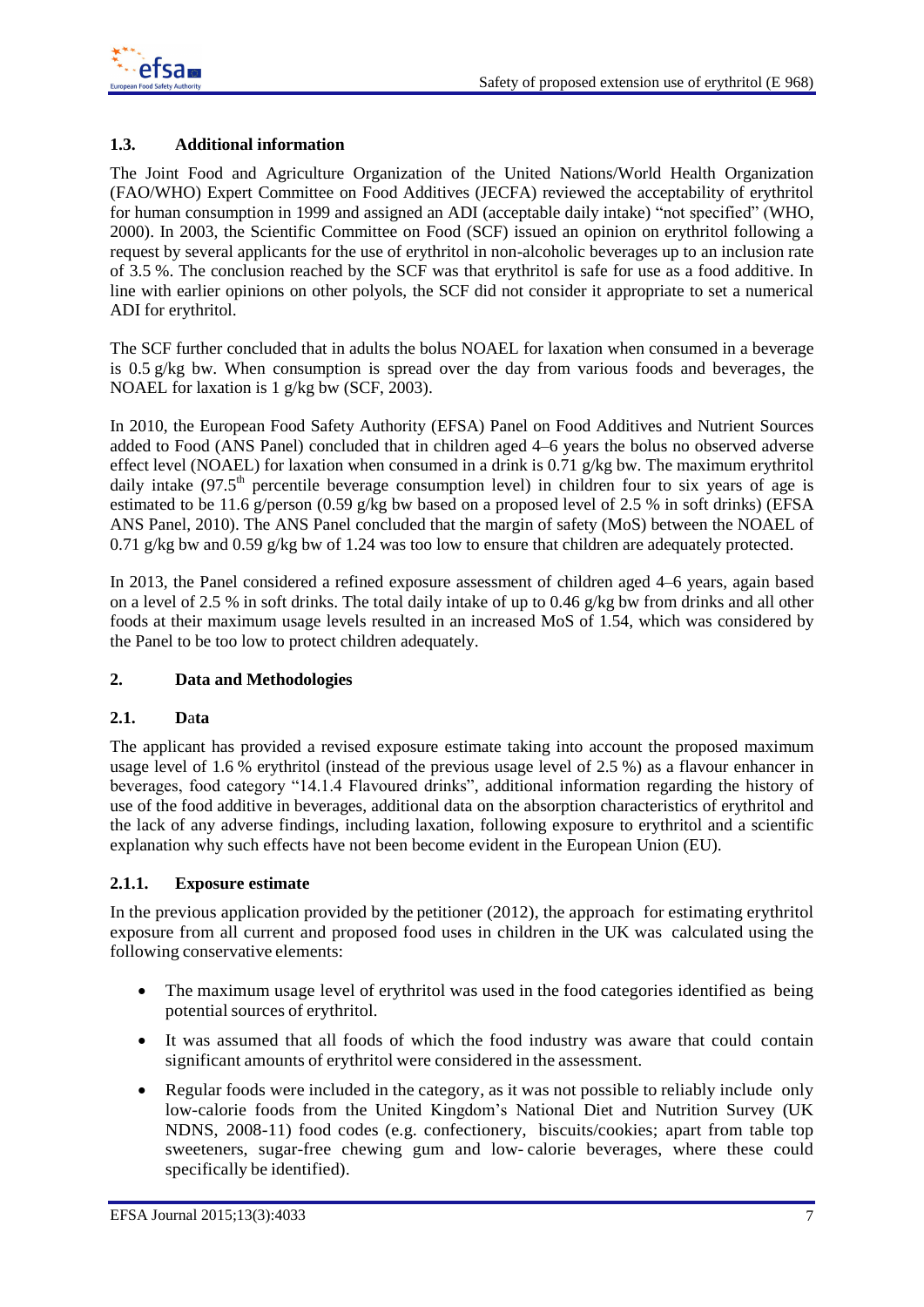

- UK consumers are usually identified as being one of the highest consumers of soft drinks 140 (including low-calorie 'diet' beverages) in the EU. 141
- $\bullet$  Intake data from only consumers were used (i.e. children who were identified as being a consumer of a meal including an erythritol-containing drink).
- Intake data from young children aged 4–6 years were included in the UK NDNS assessment. If slightly older children were included (i.e. three to nine years), this would probably have reduced the per kilogram body weight intakes, thereby producing a higher 146 MoS.

Taking this conservative intake approach, the petitioner used single meal-time consumption data for 148 children aged 4–6 years taken from the UK NDNS survey to model the acute bolus exposure scenario. By varying the maximum usage levels of erythritol in non-alcoholic beverages from  $1.5\%$  to  $2.5\%$ , it was established that total intakes from all foods and beverages at the  $95<sup>th</sup>$  percentile changed from 0.28 g/kg bw to 0.46 g/kg bw. Considering a bolus NOAEL for laxation of 0.71 g/kg bw the resulting MoS ranged from approximately 2.5 at a usage level of 1.5 % in non-alcoholic beverages to 1.54 at a usage level of 2.5% in non-alcoholic beverages.

In 2013, the Panel did not have a suitable exposure model for acute consumption of non-alcoholic beverages, therefore the Panel made an estimate of total (daily) exposure from all sources which was 156 slightly greater than the NOAEL for laxation following bolus consumption of drinks. The estimated MoS of 0.93 for children aged  $3-9$  years (EFSA ANS Panel, 2013) was based on the bolus NOAEL divided by the total (daily) erythritol intakes from all foods at the 95<sup>th</sup> percentile in children (0.76 g/kg)  $b$ w/day).

The EFSA Comprehensive Database now allows a more appropriate estimate of potential acute or 161 single occasion consumption of soft drinks. Based on this scenario, the high level  $(97.5<sup>th</sup>$  percentile) acute consumption of soft drinks on a single occasion in the main relevant population group of children 3–9 years old would result in an exposure of 0.6 g/kg bw of erythritol, which is lower than the NOAEL following bolus consumption.

### <span id="page-7-0"></span>**2.1.2. History of use of erythritol in non-alcoholic beverages**

The applicant has submitted the following information in support of the history of use of erythritol in beverages. The set of the set of the set of the set of the set of the set of the set of the set of the set of the set of the set of the set of the set of the set of the set of the set of the set of the set of the set of th

Erythritol has a history of safe use in products, including beverages, being consumed since 1990 after 169 being authorised for use in foods in many countries including Japan, the USA, Canada, Brazil, Argentina, Paraguay, Uruguay, China, India, Israel, Mexico, the Philippines, Singapore, Australia, 171 New Zealand, Japan, Korea, Taiwan and Thailand.

Erythritol is currently approved and marketed in more than 60 countries around the world and is authorised for use in foods including beverages at levels typically around 3.5 %, equivalent to 35 g/L. These beverage categories include mainstream products such as coffee and tea, liquid dietary supplements, near-water beverages and vitamin water.

Euromonitor has published consumption levels of erythritol from 2007 to 2012 inclusive. The results show that, on a worldwide basis, the consumption levels of erythritol in 2012 accounted for approximately 25 500 metric tonnes.

The applicant stated that it is not aware of any reports of digestive tolerance issues in adults or in children at usage levels greater than twice those requested within the present European application.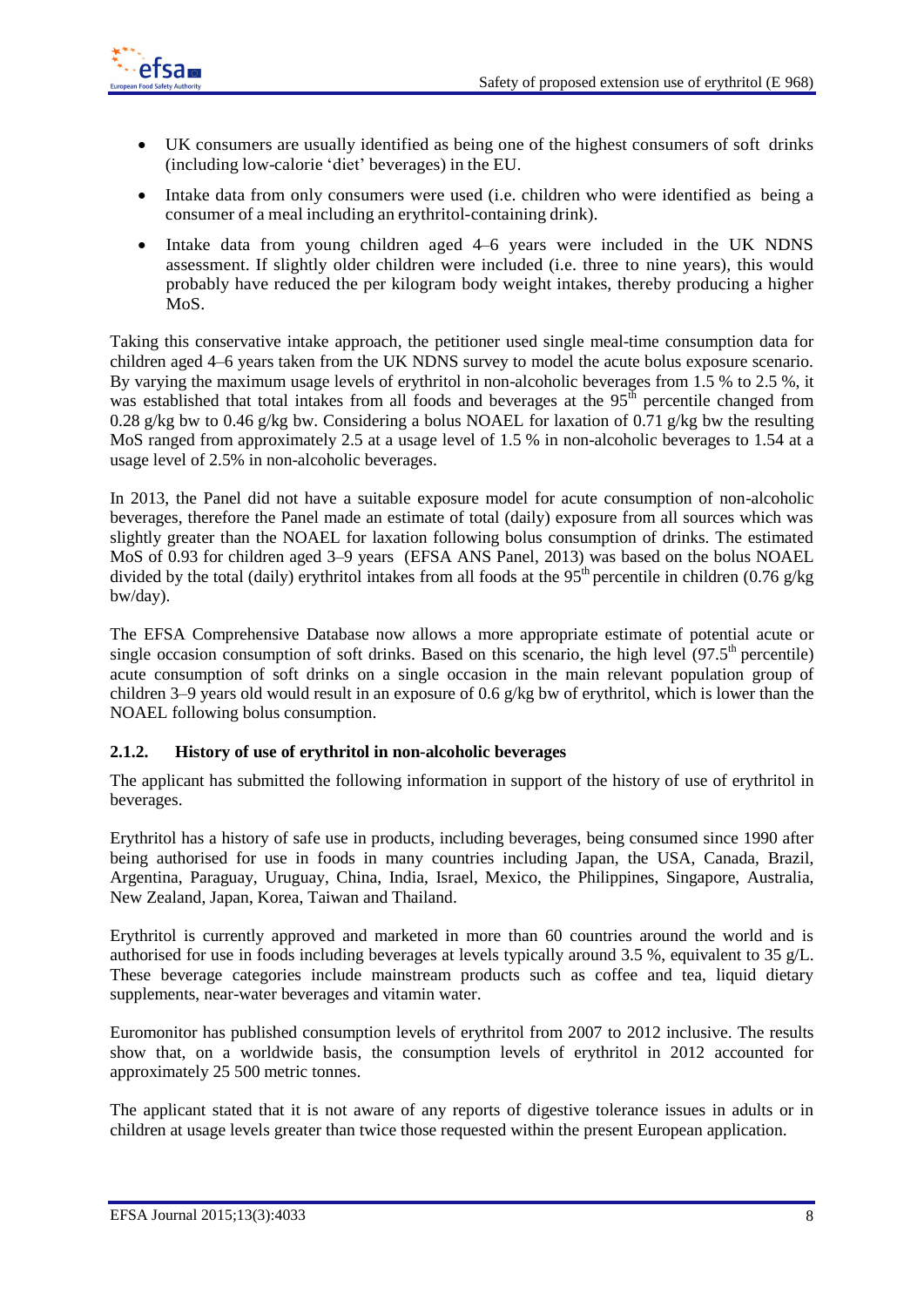## <span id="page-8-0"></span>**2.1.3. Erythritol absorption characteristics**

The applicant has submitted additional data to illustrate the absorption characteristic of erythritol.

In a study conducted in healthy humans (six healthy volunteers) by Bornet et al. (1996a), it was found that, following a large bolus oral dose of 1  $g/kg$  in 250 mL of beverage, the majority (approximately 80 %) was rapidly absorbed and eliminated unchanged in the urine within a 24-hour period, leaving a potential maximum of 10 to 20 % that would be unabsorbed and excreted in the faeces. The mean peak plasma concentration was reported to occur around 90 minutes, with a  $C_{\text{max}}$  of 2.2 g/L.

Another study (Ishikawa et al., 1996) looking at the effects of oral administration of erythritol in 189 patients with diabetes found that, following administration of a bolus dose of  $20 \text{ g}$  in solution, serum levels of erythritol peaked within one hour of administration ( $C_{\text{max}} = 649.4 \pm 37.4$  µg/mL  $\equiv 0.65$  g/L), then showed a log linear decrease over time. Total urinary excretion within the 24-hour after ingestion 192 was estimated to be approximately 80 %.

The rapidity with which the majority of an oral dose of erythritol is absorbed was further supported in a gastrointestinal response study following single oral administrations of erythritol at dose levels of 0.4 and 0.8 g/kg bw in a milk chocolate snack in groups of six healthy volunteers (Bornet et al., 1996b). Again, the plasma erythritol data indicated that the peak plasma concentration occurred within 197 one to two-hour of administration and that the majority was eliminated from the plasma within an 198 eight-hour time period, supporting rapid absorption. Approximately  $60\%$  of the erythritol was found in the urine within 22-hour. In fact, the rate of absorption was determined using specifically the plasma erythritol time–concentration data from the diabetic study, as well as the 0.8  $g/kg$  dose group from the milk chocolate snack study.

Using a method of residuals (Roberts and Renwick, 2009), whereby the plasma concentration–time curve is extrapolated to time zero, permits the difference between the actual data obtained and the extrapolated line to be determined. This difference is due to the absorption of erythritol into the circulation. Plotting the difference between these points (although limited in number) indicates that erythritol undergoes first-order absorption and that the rate of absorption  $(k_a)$  is greater than that of elimination  $(k<sub>el</sub>)$ . In addition, from knowing that 40 % of an oral dose of erythritol administered within a beverage is eliminated in the urine within the first three-hour and  $60$  to  $70\%$  within eight-hour of administration, the petitioner concluded that the majority of the dose (an estimated minimum of 60 to 70 %) is absorbed from the gastrointestinal tract within the first three-hour time frame. The Panel 211 agreed with this conclusion.

The peak plasma concentrations at the  $0.4$  and  $0.8$  g/kg dose levels were likewise estimated to be around 0.35 and 0.6 g/L, respectively, indicating a linear dose–response relationship, which was further supported by the urinary excretion data, which showed that twice the amount of erythritol was excreted at the higher dose within the same time period.

The bolus dose administration from a beverage resulted in a greater peak plasma concentration, on a gram dosage basis, than that which occurred following incorporation in a chocolate bar, further supporting the fact that bolus dose administration of erythritol in beverages is absorbed more rapidly than administration from other food matrices.

In addition, the plasma erythritol concentration–time curves and the urinary excretion data in both of these studies support the fact that the absorption and clearance characteristics are linear over a dose range of 0.4 to 0.8 g/kg bw when administered in chocolate. The petitioner concluded that the rapid and near-complete absorption of lower amounts of erythritol following administration within other food matrices during the day indicates that this would result in low levels remaining in the gut that would not significantly affect the laxation potential from a large single bolus dose.

The Panel agreed with this conclusion.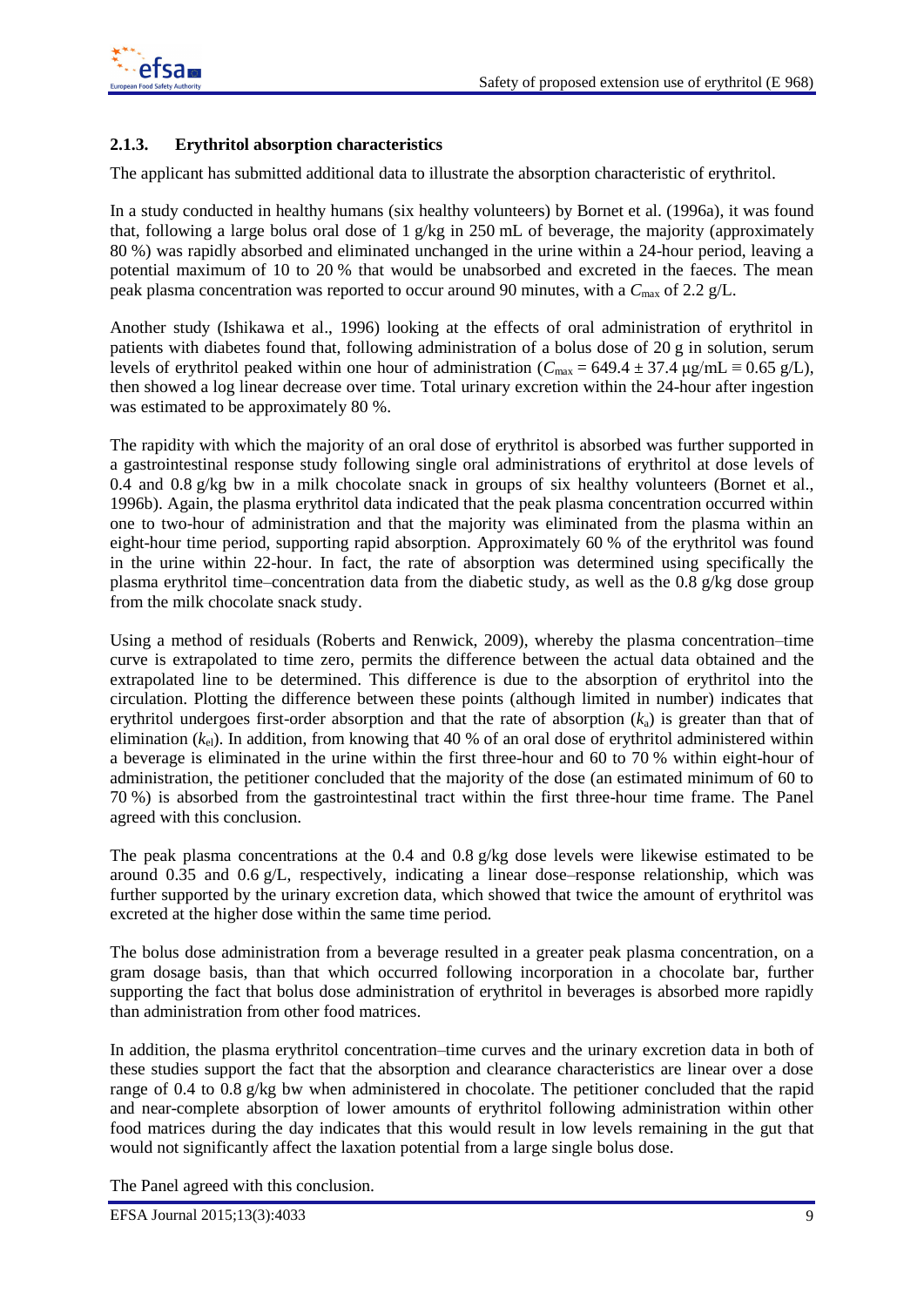### <span id="page-9-0"></span>**2.1.4.** Intestinal tolerance in adults and 4–6 year old children

A significant number of adult human tolerance studies conducted with erythritol have found that the NOAEL for laxation following bolus dose administration within a beverage ranges between 0.51 and 0.8 g/kg bw, with the lowest NOAEL determined in a study in which erythritol was administered on an empty stomach in six subjects, some of whom had previously experienced digestive disorders. However, a study conducted in 65 healthy adults (Storey et al., 2007) indicated that the NOAEL for laxation equated to a dose of 50 g, which was equivalent to a bolus dose of 0.78 g/kg bw. This NOAEL was found to be similar to those found in other erythritol tolerance studies (Bornet et al., 1996b; Oku and Okazaki, 1996). 236

The tolerability of erythritol determined in adults as a result of bolus administration was likewise established by the petitioner in young children aged 4–6 years following a single drinking occasion (unpublished data). It was a double-blind, randomised, controlled gastrointestinal tolerance study 239 applying a cross-over design. In this study, three doses of erythritol  $(5, 15 \text{ and } 25 \text{ g})$  were administered in comparison with an isosweet control (saccharose and maltodextrin) in a total of 128 children. Diarrhoea and significant gastrointestinal symptoms were carefully evaluated.

For the 5- and 15-g erythritol test groups, there was no difference in the incidence of diarrhoea or significant gastrointestinal symptoms between the erythritol-sweetened test beverages and the saccharose and maltodextrin-sweetened (control) product, the incidence of gastrointestinal symptoms in the placebo group ranging from 4 to  $14\%$ . Specifically at the 15-g dose, an 18 % incidence of gastrointestinal effects versus 11 % in the placebo group ( $p = 0.2482$ ) was noted. At the 25-g dose, the incidence of diarrhoea and/or significant gastrointestinal symptoms was observed to be greater following consumption of the erythritol-sweetened beverage  $(32\%)$  than the isosweet control  $(3.5\%)$  $(p = 0.0002)$ . The average number of stools during the study period was not different between erythritol and control for the 5- and 15-g groups, while a small but a statistically significant increase in daily stool frequency was noted in the  $25-g$  dose group: 2.3 versus 1.9 stools per day for erythritolsweetened beverage and control, respectively ( $p = 0.0188$ ). A similar observation was made for mean stool consistency measured by the Bristol Scale score. The incidences of nausea, vomiting, borborygmi, excess flatus and abdominal pain were not different in the erythritol and control groups; however, abdominal bloating was higher in the 25-g dose erythritol group than in the control group (7 % versus 0 %;  $p = 0.046$ ).

In this rising dose study design, the petitioner established that a 15-g dose when administrated orally within a 15-minute time frame was the NOAEL for laxation, which equates to a bolus dose of  $0.71$  g/kg bw. As such, the tolerability data reported for both adults and children are almost identical, producing NOAELs of  $\sim 0.78$  g/kg bw and 0.71 g/kg bw, respectively, following bolus dose administration.

A higher dose of 25g (1.23 g/kg bw) resulted in a slight but statistically significant effect on laxation, including an increase in daily stool frequency for an erythritol-sweetened beverage in comparison with control. Abdominal bloating was higher in the 25-g dose erythritol group than in the control group  $(7\% \text{ vs. } 0\%; \text{ p } = 0.046).$ 

Based on these observations, the petitioner concluded that there is no difference in terms of erythritol tolerability between children and adults and, thus, the data provide evidence that children are not more sensitive than adults in terms of laxation on a body weight basis, indicating that children handle erythritol in a similar way to adults following bolus administration.

The Panel agreed with this conclusion.

The present application requests an upper usage level of  $1.6\%$  in beverages in the EU. Using the same scenario as outlined above, an assessment of the likely erythritol exposure in children aged 4–6 years was evaluated by the petitioner using information from the UK NDNS. Looking specifically at the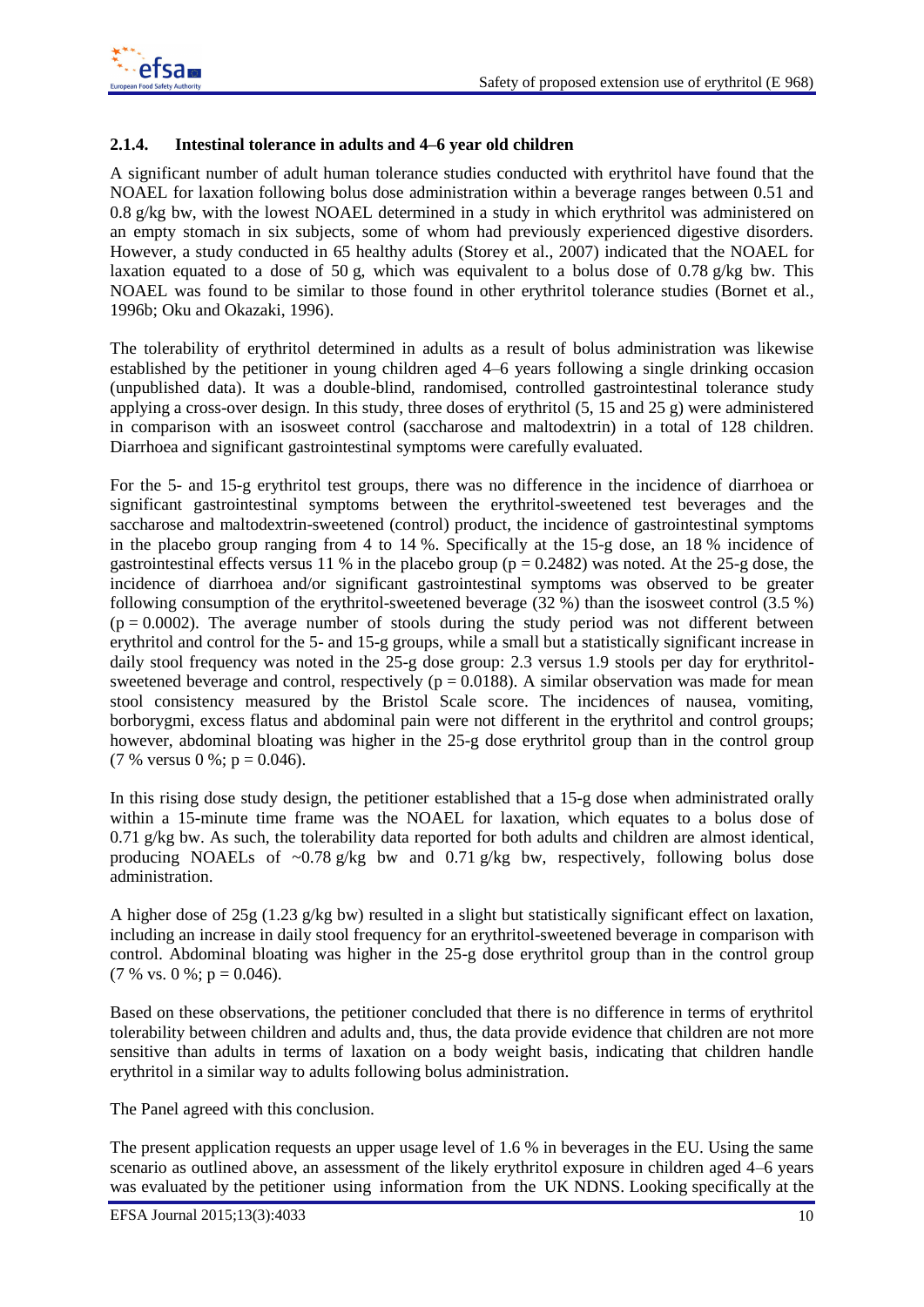

daily fluid intake for 4–6 year-old children, it was determined that the mean and  $90<sup>th</sup>$  percentile beverage consumption equates to 855 mL and 1 254 mL, respectively.

An erythritol incorporation level of  $1.6\%$  in a standard European serving size of  $250$  or  $330$  mL beverage would result in an intake of 4.0 and 5.3 g, respectively. As laxation in children  $4-6$  four years of age will be in the region of 20 to 25 g, the petitioner determined that a child in this age group would need to consume a beverage volume of at least  $1.25$  L in a single serving, which approximates the daily fluid intake at the  $90<sup>th</sup>$  percentile.

### <span id="page-10-0"></span>**2.2. Methodologies**

The current "Guidance for submission for food additive evaluations" (EFSA ANS Panel, 2012) has been followed by the ANS Panel for the evaluation of the proposed extension of the authorisation of the already authorised food additive erythritol  $(E 968)$ .

In 2013 the Panel did not have a suitable exposure model for acute consumption of non-alcoholic beverages, therefore it made an estimate of total potential exposure from all sources (EFSA ANS Panel, 2013). As the EFSA Comprehensive Database now allows a more appropriate estimate of consumption of soft drinks on a single occasion, a revised and more relevant assessment is therefore feasible. This relevance derives from the MoS for laxation being based on data from a study in children in which erythritol was administrated within a 15-minute time frame.

### <span id="page-10-1"></span>**3.** Assessment

In its scientific opinion of 2003, the SCF expressed concerns that the laxative threshold for erythritol may be exceeded, especially by young consumers, through ingestion of erythritol in beverages (SCF, 2003). The UK Committee on Toxicity (COT) expressed similar concerns in 2004, concluding that it was not acceptable for erythritol to be used in beverages at a 3.5 % usage level because convincing evidence was not yet available to demonstrate digestive tolerance for acute bolus (single drinking occasion) exposure in young children, in particular those aged 4–6 years (COT, 2004). 298

In order to resolve this issue, the petitioner conducted a double-blind, randomised, controlled gastrointestinal tolerance study in 128 young children aged 4 to 6 years, utilising a cross-over design 300 with three doses of erythritol  $(5-$ , 15- and  $(25-$ g). The study, which lasted 27 months, was specifically designed to assess gastrointestinal tolerance in comparison with an isosweet control sweetened with saccarose. At the highest dose of  $25-g$ , a greater incidence of diarrhoea and/or significant gastrointestinal symptoms was observed following consumption of the erythritol-sweetened beverage versus the control.

The Panel noted that the results of that study demonstrated that ingestion of erythritol in a beverage consumed by children aged 4–6 years on a single drinking occasion of a maximum duration of 15 minutes indicates a NOAEL for laxation in these young children of 15 g, corresponding to 0.71 g/kg bw.

In 2010, the EFSA ANS Panel noted that erythritol intake resulting from an incorporation rate of 2.5 % in beverages (i.e. 0.59 g/kg bw at the  $97.5<sup>th</sup>$  percentile) is below the NOAEL for laxative effects and that the MoS between this NOAEL and the estimated daily intake of erythritol is 1.24. The Panel concluded that this MoS is too low to ensure that children are adequately protected, taking into account the fact that erythritol is also used in other food categories.

In February 2013, the EFSA ANS Panel adopted a scientific opinion (EFSA ANS Panel, 2013) on a refined dietary exposure assessment of erythritol, taking into account the additional data provided by 316 the petitioner. The Panel noted that the MoS was  $\lt 1$  in high-level child consumers and concluded that, based on the new data provided on usage levels of erythritol in foods and on the basis of the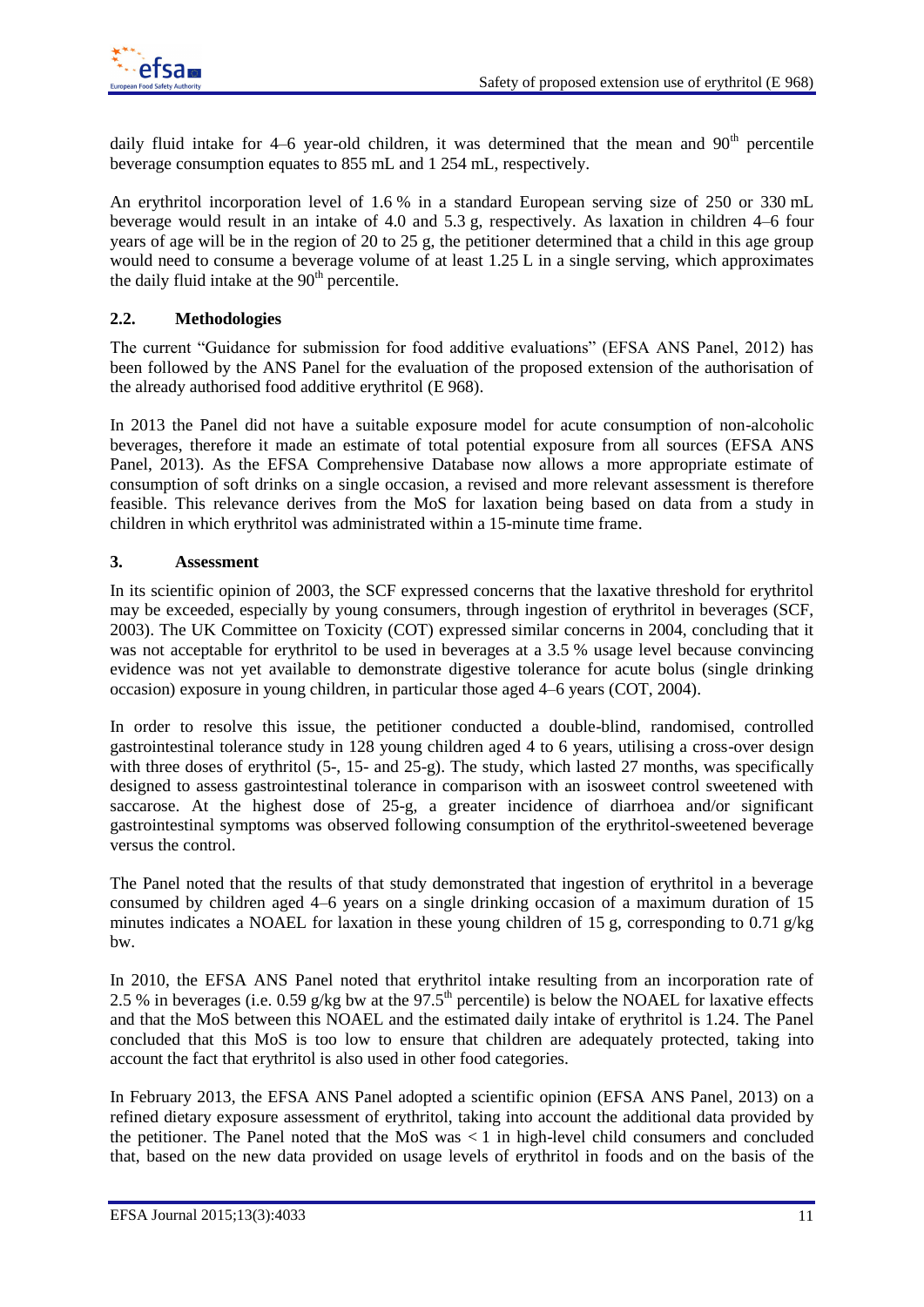

extension of the authorisation for the use of erythritol to soft drinks at a usage level of 2.5 %, the MoS of 1.54 is too low to protect children  $(3-9)$  years of age) adequately.

In May 2014, DG SANCO received an addendum to an application from the industry requesting the authorisation of use of erythritol as a flavour enhancer in beverages, food category "14.1.4 Flavoured drinks", at a maximum usage level of 1.6 %, leading to a total intake from all foods and beverages at the 95<sup>th</sup> percentile of 0.30 g/kg bw. the 95<sup>th</sup> percentile of 0.30 g/kg bw.

The applicant has provided a revised exposure estimate taking into account the proposed maximum usage level of 1.6% erythritol as a flavour enhancer in beverages, food category "14.1.4 Flavoured drinks", additional information regarding the history of use of the food additive in beverages, additional data on the absorption characteristics, and the lack of any adverse findings, including laxation, following exposure to erythritol and a scientific explanation of why such effects have not been become evident in the EU.  $\overline{a}$  3300  $\overline{a}$  3300  $\overline{a}$  3300  $\overline{a}$  3300  $\overline{a}$  3300  $\overline{a}$  3300  $\overline{a}$  3300  $\overline{a}$  3300  $\overline{a}$  3300  $\overline{a}$  3300  $\overline{a}$  3300  $\overline{a}$  3300  $\overline{a}$  3300  $\overline{a}$ 

An analysis of the erythritol safety database including the applicant's tolerance study in children supports two important factors that impact the safety assessment of erythritol. Firstly, tolerance studies in both adults and children have indicated that age has no impact on sensitivity. Studies in adults and children show that the NOAEL for laxation is similar at levels of 0.78 and 0.71 g/kg bw, respectively. The fact that there are no differences in sensitivity suggests that erythritol is handled (absorption and excretion) in an almost identical manner in adults and children following oral administration. Toxicokinetic studies have shown that erythritol is rapidly absorbed, with plasma erythritol levels 337 peaking within one to two-hour and the majority of an oral dose  $(80 \text{ to } 90 \text{ %})$  being eliminated in the urine within 24-hour. Furthermore, it appears that the rate of erythritol absorption is more rapid than 339 the rate of plasma clearance. Dose–response studies have further indicated that there are no impacts on the levels of absorption at concentrations greater than those requested within the current application. 341 The fact that the majority of an orally administered dose of erythritol is rapidly absorbed indicates that large bolus dosages are more likely to impact laxation than smaller cumulative doses.

Lack of an effect of erythritol on laxation is evident following a long history of use in many parts of the world including the USA. Erythritol has been permitted for sale in the USA for more than 15 years and US data indicate that beverage incorporation levels up to 3.5 % do not produce adverse effects in children or adults. In children, this is not surprising given that the volume of a beverage required to generate laxation in a single serving equates to a fluid volume that is approximately 75 % of the mean daily fluid intake for a child of this age group. Therefore, the petitioner considered that it is unlikely that adverse effects will occur following the introduction to the market of beverages in the EU 350 containing an upper level of  $1.6\%$ , as requested in the present application.

### <span id="page-11-0"></span>**4. Conclusion** 352

Based on the present application for a maximum proposed level of 1.6 % erythritol as a flavour enhancer in non-alcoholic beverages and on the new available exposure model for acute consumption, 354 the Panel performed a new assessment. In comparison with previous statements, data from the new application combined with an acute consumption scenario in the most relevant population group (children) resulted in a bolus intake of 0.6 g/kg bw, which is lower than the NOAEL for laxation of  $0.71$  g/kg bw.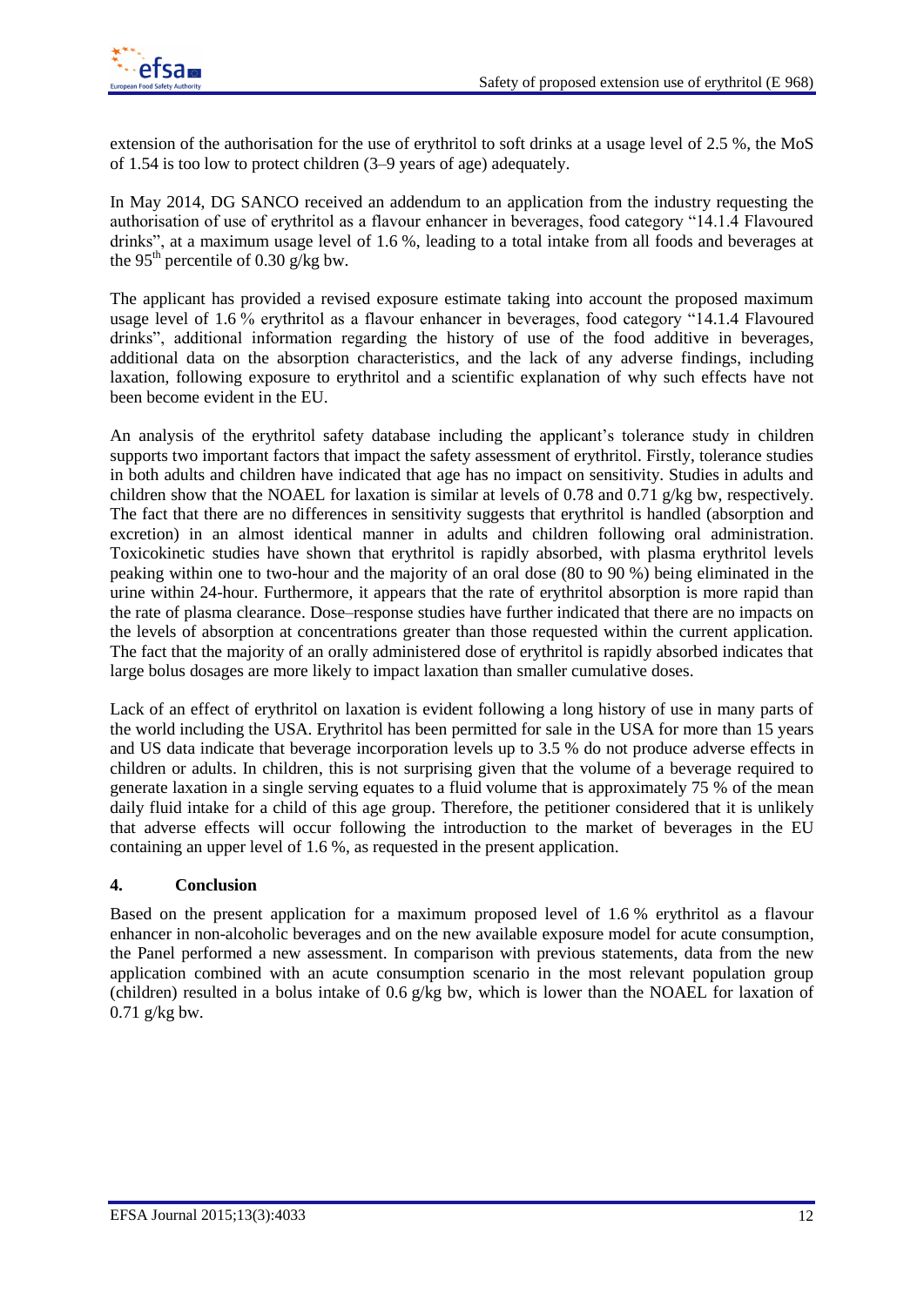The Panel also noted that reducing the use of erythritol in beverages from 2.5 % to a maximum of 1.6 % decreased the total intake from all foods and beverages at the  $95<sup>th</sup>$  percentile from 0.46 g/kg bw to 0.30 g/kg bw. Applying the same NOAEL and exposure scenario used in the previous opinions, the MoS increased from 1.54 at a usage level of 2.5 % to 2.4 at the proposed usage level of 1.6 % in nonalcoholic beverages.  $\blacksquare$ 

The Panel concluded that, based on the new data comprising a revised exposure estimate and taking into account the proposed maximum level of  $1.6\%$  erythritol in non-alcoholic beverages, the history of use, the absorption characteristics of erythritol and the lack of adverse findings, including laxation, 367 the acute bolus consumption of erythritol via non-alcoholic beverages at a maximum level of 1.6 % would not raise concerns for laxation.

## <span id="page-12-0"></span>**DOCUMENTATION AS PROVIDED TO EFSA** 370

- 1. Addendum to Previous Request to the European Commission for an Amendment of Annex II to Regulation (EC) 1333/2008 for the Inclusion of Erythritol (E968) in Flavoured Beverages. May 2014. Submitted by Cargill R&D Centre Europe.
- 2. Clinical study report on paediatric trial of erythritol gastrointestinal tolerability, Cargill 2009.

## <span id="page-12-1"></span>**REFERENCES** 375

- Bornet FR, Blayo A, Dauchy F and Slama G, 1996a. Plasma and urine kinetics of erythritol after oral ingestion by healthy humans. Regulatory Toxicology and Pharmacology, 24, S280–285. doi:10.1006/rtph.1996.0109
- Bornet FR, Blayo A, Dauchy F and Slama G, 1996b. Gastrointestinal response and plasma and urine determinations in human subjects given erythritol. Regulatory Toxicology and Pharmacology, 24, S296–302. doi:10.1006/rtph.1996.0111
- COT (Committee on Toxicity of Chemicals in Food, Consumer Products, and the Environment), 2004. Erythritol. In: Annual Report 2004. COT, London, 10.
- EFSA Panel on Food Additives and Nutrient Sources added to Food (ANS), 2010. Statement in relation to the safety of erythritol (E 968) in light of new data, including a new paediatric study on the gastrointestinal tolerability of erythritol. EFSA Journal 2010;8(7):1650, 17 pp. doi:10.2903/j.efsa.2012.1650 387
- EFSA Panel on Food Additives and Nutrient Sources added to Food (ANS), 2012. Guidance for submission for food additive evaluations. EFSA Journal  $2012;10(7):2760$ , 60 pp. doi:10.2903/j.efsa.2012.2760 390
- EFSA Panel on Food Additives and Nutrient Sources added to Food (ANS), 2013. Statement on a refined dietary exposure assessment of erythritol (E 968) taking into account additional data provided. EFSA Journal 2013;11(3):3121, 11 pp. doi:10.2903/j.efsa.2013.312
- Ishikawa M, Miyashita M, Kawashima Y, Nakamura T, Saitou N and Modderman J, 1996. Effects of oral administration of erythritol on patients with diabetes. Regulatory Toxicology and Pharmacology, 24, S303-308. doi: 10.1006/rtph.1996.0112.
- Munro IC, Berndt WO, Borzelleca JF, Flamm G, Lynch BS, Kennepohl E and Modderman J, 1998. Erythritol: an interpretive summary of biochemical, metabolic, toxicological and clinical data. Food and Chemical Toxicology, 36, 1139–1174.
- Oku T and Okazaki M, 1996. Laxative threshold of sugar alcohol erythritol in human subjects. Nutrition Research, 16, 577-589. doi:10.1016/0271-5317(96)00036-X.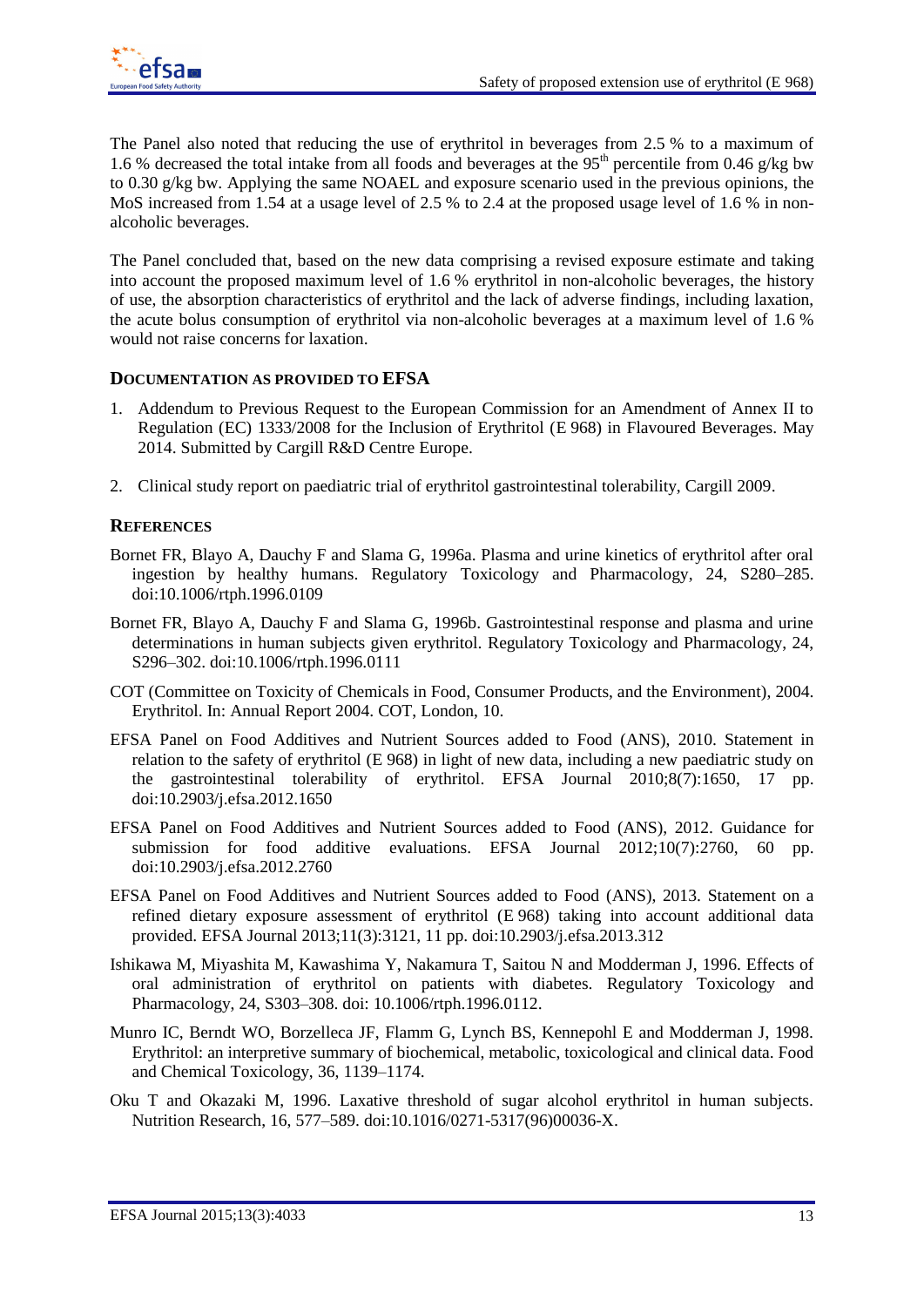

- Roberts A and Renwick, A, 2009. Toxicokinetics. In: General and applied toxicology, Vol. 1, 3rd edition. Eds Ballantyne B, Marrs TC and Syversen T. John Wiley & Sons Limited, Chichester, UK, 147–180.
- SCF (Scientific Committee on Food), 2003. Opinion of the Scientific Committee on Food on Erythritol. Available online: [http://ec.europa.eu/food/fs/sc/scf/out175\\_en.pdf.](http://ec.europa.eu/food/fs/sc/scf/out175_en.pdf)
- Storey D, Lee A, Bornet F and Brouns F, 2007. Gastrointestinal tolerance of erythritol and xylitol ingested in a liquid. European Journal of Clinical Nutrition, 61, 349–354.
- UK NDNS (National Diet and Nutrition Survey), 2008. National Diet and Nutrition Survey, 2008-2011. National Centre for Social Research, Medical Research Council, Resource Centre for Human Nutrition Research and University College London. doi:10.5255/UKDA-SN-6533-2
- WHO (World Health Organization), 2000. Erythritol: Report TRS 896-JECFA 53/18-Tox monograph: FAS-44-JECFA 53/15. Available online: http://www.inchem.org/documents/jecfa/jeceval/jec\_ 413 698.htm. 414